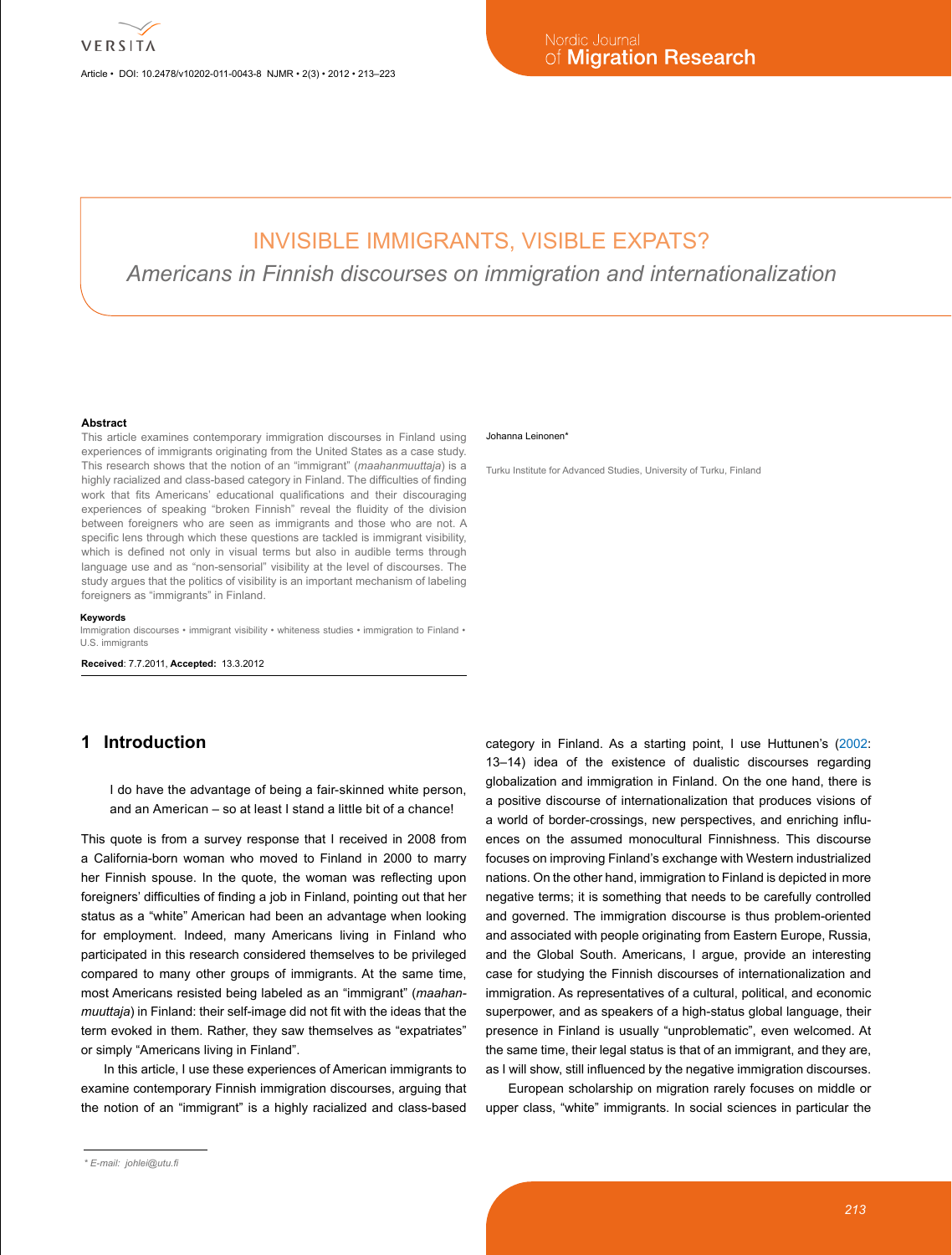main concern is often social usefulness of research. The question is, as Varro and Boyd (1998: 7) put it, "why study a population that poses no problem to the receiving society?" My contention is that it is important to understand why and how the term "immigrant" becomes associated with only certain classes and racialized groups of migrants. I show that the definition of an "immigrant" is not stable but contextual: a person who in one context is not considered an immigrant may be seen as such in the next. While I found that Americans did not see themselves as "immigrants" in Finland, and that they (as well as other immigrants from Western industrialized nations) were invisible in public and academic discourses on immigration, their privileged status in Finnish society as "non-immigrants" was not guaranteed. For example, when looking for employment in Finland, many Americans felt that they were being discriminated against simply by virtue of not being a Finn and/or a native Finnish speaker. In other words, despite their denial of the immigrant label, their position in the Finnish labor market was often just as insecure as that of groups of seemingly lower social status.

A specific lens through which I tackle these questions is immigrant visibility. The study of immigrant visibility has typically focused on physical visibility of immigrant bodies. I see immigrant visibility not only in visual terms but also in audible terms through language use and as "non-sensorial" visibility at the level of discourses. My research on American immigrants in Finland reveals that immigrant visibility is contextual, shifting, and often related to language use. As noted above, Americans rarely attract much (at least negative) attention in public and academic discussions on immigration. While white Americans may be able to "pass" as part of the dominant population, the fact that the majority of the Americans who participated in this study used American English in their daily lives in Finland marked them as "visible".<sup>1</sup> This kind of visibility is not necessarily negative in the eyes of the majority population  $-$  as many Americans noted, Finns were often pleased to meet Americans and to get an opportunity to practice their English. This exemplifies how Americans can be perceived to be part of the welcomed "internationalization" of Finnish society. Speaking "broken Finnish" (Finnish with an accent), on the other hand, evoked a more negative reaction - perhaps because the speaker was then seen as an "immigrant". Immigrant visibility is thus contingent on specific national and temporal contexts, in which hierarchies based on race, class, nationality, and language intersect to produce different kinds of visibility for different groups of foreigners. While in every-day social interactions Americans' visibility as non-Finnish speakers may be received positively, in the labor market the lack of Finnish language skills can be a detriment even for Americans.

## 2 Sources

My sources include 21 interviews conducted in 2008-2009 with Americans (10 women, 11 men) living in Finland, mainly in the capital region, and 106 responses to an online survey of Americans who were living in Finland in 2008. Because this article grew out of my earlier research on international marriages between Finns and Americans (Leinonen 2011, 2012), all the interviewees were married to or in a relationship with a Finn. I also interviewed 18 Finnish spouses (13 women, 5 men) of Americans in Finland. All except one of the American interviewees were "white" Americans of European descent. The one exception was a man who had immigrated to the United States from South America as a child with his family. None of the Finns who participated in this study had any immigrant background to Finland. The American interviewees formed a well-educated group: only one had not completed a college degree.

I found my interviewees mainly using the snowball sampling method: through networks of friends, colleagues, and those who had already participated in my research. I also advertised my research on the Internet (e.g. on a blog called Finland for Thought and on the websites of the International English Speakers' Association of Finland and the League of Finnish American Societies). In addition, I contacted the President of the American Women's Club, who enthusiastically invited me to attend their monthly meeting. The Club has operated in Helsinki since 1970.

The interviews I conducted were semi-structured; the questions were mainly biographical and revolved around the migrants' experiences of single or multiple migrations, life in an international marriage, and living in and adjusting to Finnish society. The interviewees selected the language in which the interviews were conducted. All the interviews with Americans were conducted in English and those with Finns, unsurprisingly, in Finnish. The duration of the interviews varied from one hour to four hours. Seven interviewees invited me to their homes: the rest of the interviews were conducted in coffee shops or in interviewees' offices.

The online survey was anonymous, and I distributed information about it mainly through the aforementioned websites as well as through networks of colleagues, friends, and those who had participated in my interviews. Out of the 106 survey respondents almost all were Americans of European descent. The exceptions were three Asian Americans, two African Americans, and another two Hispanic Americans. Of those who reported gender, 57 percent were women. Like my interviewees, the survey respondents were a well-educated group: out of the 106 respondents, 40 percent had a Bachelor's degree, 33 percent a Master's degree, and 9 percent a Ph.D. degree.

The questions mostly dealt with Americans' connections to the homeland and their process of immigration to Finland (in addition to basic variables such as occupation, education, year of immigration, etc.). The richest source of information turned out to be generated by my last, very open-ended question, "please write freely about your experiences of coming to and living in Finland". Almost all the respondents (95 persons) answered this question, many extensively. Many used the question as an opportunity to tell about their difficulties with the Finnish language and with finding employment that fits their educational qualifications - issues that I did not inquire about in my survey questions.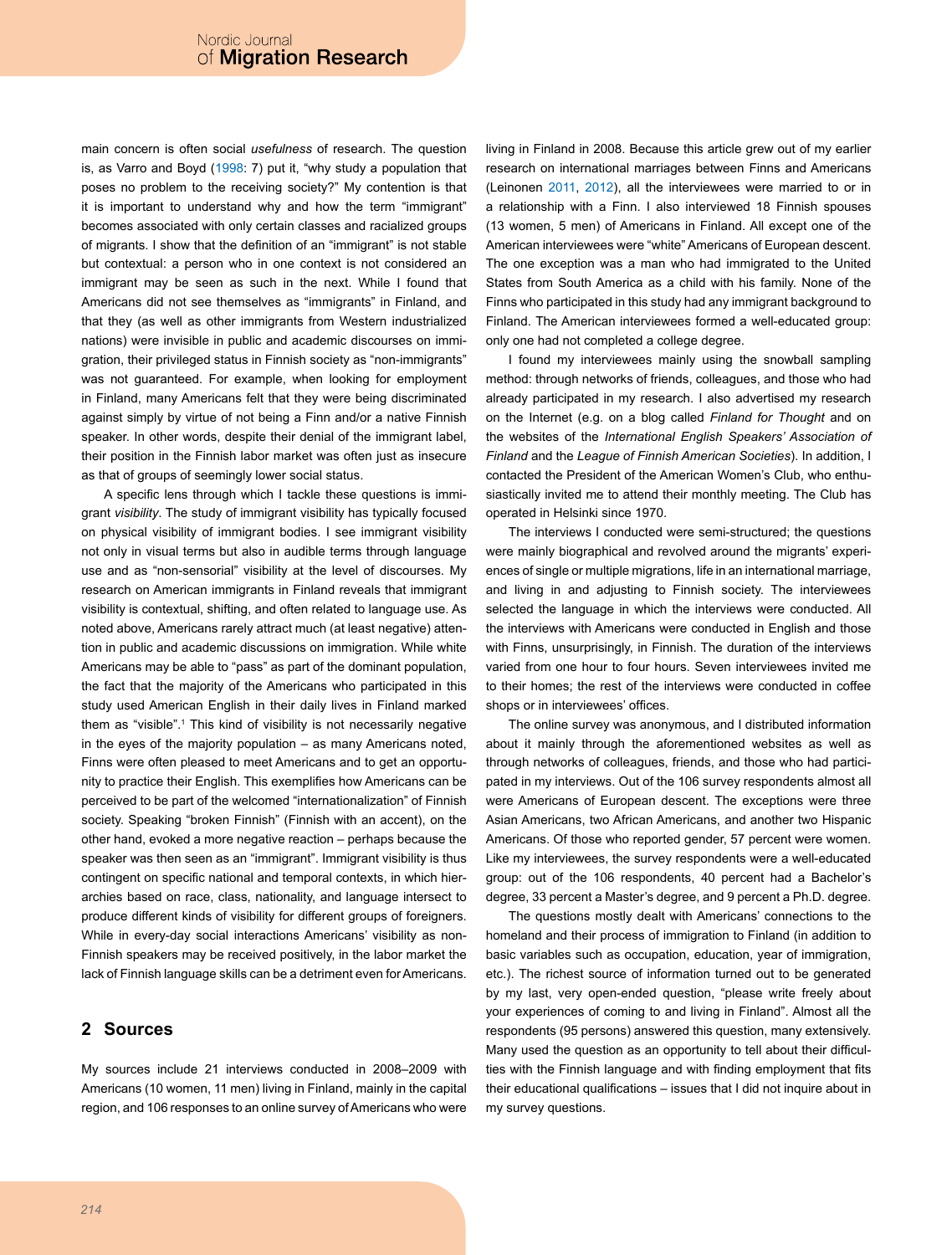#### 3 Finland – a nation of immigration?

In Finnish scholarship, the history of immigration to the country is usually narrated in a way that highlights its "newness" to the country. According to this narrative, Finland did not transform from a country of emigration to that of immigration until the 1990s (Keskinen, Rastas & Tuori 2009: 18; Tuori 2007a). It is true, of course, that in 1990, there were only about 26,000 foreign citizens in Finland, and by 2010 the number had multiplied to almost 170,000. During this same time period, the number of U.S. citizens in Finland steadily grew from about 1,500 to 2,500 (Statistics Finland 2011a, 2011b). The causes for the increase in the number of foreign citizens can be found in the important transformations that took place in Finland as well as in global power relations during this time period. In the 1980s, criticism on Finland's restrictive immigration policy mounted, as the country rapidly prospered and expanded its welfare. Debates started to prioritize Finland's responsibilities in the global arena over the country's national interests. After the dissolution of the Soviet Union and the Eastern Bloc, Finland opened up possibilities for immigration from the East (mainly Russia). Immigration was further increased as Finland accepted a growing number of refugees and asylum seekers, and after the country joined the European Union in 1995 (Forsander 2002; Lepola 2000).

While the number of immigrants has certainly grown considerably during the past two decades, there has always been immigration to the country. However, Finland, like many other European nations, has erased the history of immigration from its collective memory despite the fact that migration historians have demonstrated how the idea of a "sedentary Europe" is false: migrations to, from, and within Europe are nothing new (Moch 2003: 1). This historical amnesia renders immigration a "permanent exception" in Europe, rather than a normal and historical aspect of interaction between countries. Scholars have attributed this invisibility of the immigrant past to "the dominant ideology of the nation-state" - the idea of European nationstates as homogeneous nations with stable and static populations (Lucassen 2005: 13-14, 198).

In Finland, too, the common narrative regarding the Finnish nation contains the idea of a homogeneous, monoethnic nation. Researchers have traced this idea back to the latter half of the 19th century, to the nation-building project that aimed "to incorporate peripheral domains and to assimilate diverse peoples into the bodypolitic" (Häkkinen & Tervonen 2004: 22). The 19th century witnessed the expansion of both nationalism and racism, and scholars have long debated the relationship between these two ideologies. For example, while Nairn (1977) claimed that racism is a derivative of nationalism, Anderson (1983) famously argued that nationalism and racism are opposite ideologies. Miles, on the other hand, pointed out in 1987 that racism and nationalism are ideologies that simultaneously "overlap and contrast". Both see the world's population dividing into naturally distinct groups, but only nationalism proposes a specific

political project within defined spatial borders. These borders can be legitimated by racism. Miles proposes, and indeed, nationalistic movements have in practice often utilized racial vocabulary in power struggles both within the nation and beyond its borders (Hobsbawm 1994: 134-135; Raittila 2004: 25).

In the Finnish context, it has been argued that racism did not play a significant role when the process of nation-building was initiated in the 19<sup>th</sup> century (Raittila 2004: 33). However, researchers have also pointed out that eugenic thinking did gain a firm foothold in Finland in the early decades of the 20<sup>th</sup> century (Keskinen, Rastas & Tuori 2009: 18). Isaksson (1996), for example, reveals how Finnish anthropologists appropriated racial theories when trying to "prove" that Finns were racially unrelated to Mongolians - unlike the Sami people, as they claimed. The long-lasting impact of the "Mongolian theory" in the Finnish mental landscape can be seen in Heikki Waris's 1948 study Suomalaisen yhteiskunnan rakenne (The structure of Finnish society) that underlines Finns' "racial purity". Waris writes (p. 23-24) that "the racial homogeneity of the Finnish nation is strengthened by the fact that there are only three small and completely insignificant racial minority groups", the Sami, Romany, and Jews. He emphasizes that the two latter ones are "racially completely unrelated" to Finns.

Thus, in the early 20<sup>th</sup> century, in particular after the divisive Civil War of 1918, the new nation intensified its efforts to build a homogeneous nation through ethnopolitics that were based on discourses erasing the presence of ethnic minorities and on concrete political and administrative procedures aiming to assimilate, and sometimes to downright repress, the largest minorities (Häkkinen & Tervonen 2004: 21-25; Puuronen 2006: 42-43). The discourse of Finnishness as a uniform and homogeneous identity was further solidified by the experience of World War II and the subsequent Cold War. Urponen (2010) shows in her study of the 1952 Summer Olympic Games and the simultaneous crowning of Armi Kuusela as Miss Universe, how post-war Finland strove to portray itself as a white, western European nation through these international events. Urponen (p. 10) argues that these events marked "a 'whitening' of the Finnish people as well as a distancing from their previous designations in racial hierarchies". By doing so, Finland necessarily reproduced and complied with racialized relations of power originating from the histories of colonialism.

These examples illustrate that while Finland often sees itself as an "innocent" nation when it comes to racism and colonialism, racial thinking has played an important role in the construction of ideas concerning the Finnish nation during the 20<sup>th</sup> century. As Vuorela (2009: 21) points out, even though Finland did not directly participate in colonial conquests, "people's minds were 'colonized' into an acceptance of colonial projects" (see also Rastas 2007: 138). These historical processes of nation-building have a profound effect on the ways in which the presence of immigrants and other foreigners in Finland is negotiated today (Clarke 1999: 98; Mulinari et al. 2009: 5). For example, scholars have noted how colonial depictions of Africans are sometimes reproduced in present-day stereotypes concerning immigrants originating from African countries (Keskinen, Rastas &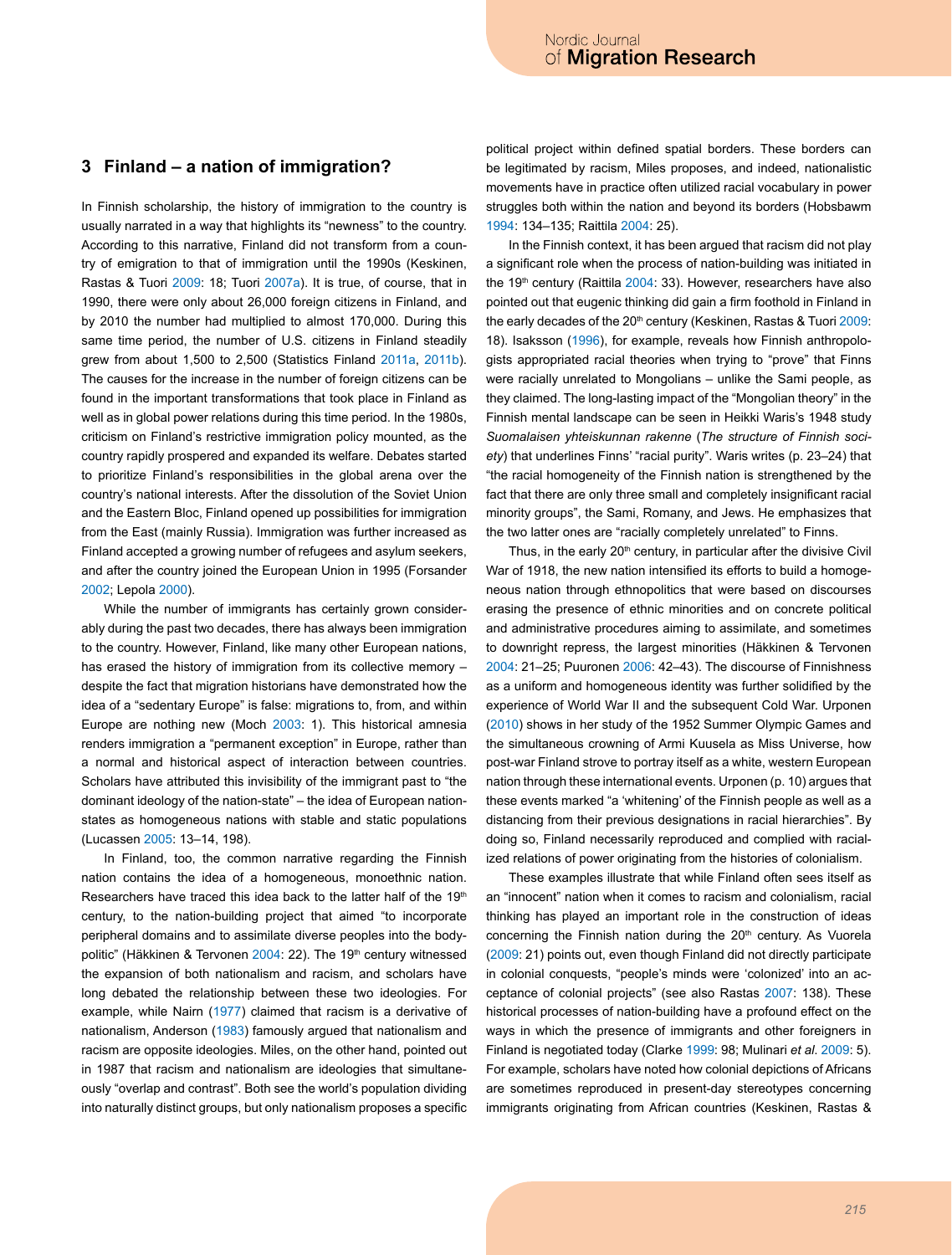Tuori 2009: 18). Furthermore, in racially structured societies visuality plays a major role in determining who can be considered as part of the nation. While some groups are able to "pass" as "one of us", others are marked visibly different and end up (unwillingly) at the center of stigmatizing debates surrounding immigration (Gray 2002: 267; Nagel & Staeheli 2008: 86). In other words, it is through the politics of visibility that certain groups of foreigners are racialized as "immigrant others" in Finland.

### 4 Visible and invisible immigrants

In this section. I examine how white Americans are located in different domains of immigrant visibility in Finland: in terms of visuality  $-$  who is visually identified as an immigrant  $-$  and at the level of public and academic discussions on immigration. In Finland, as in most European countries, "whiteness" is an unmarked and normative racial category that functions as a marker of domination and superiority (Dyer 2002: 177-178; McDowell 2009: 28). At the same time, "whiteness" is not a uniform category. Griffin and Braidotti (2002: 227) argue that "(t)he black-white dynamic leaves untouched the whole issue of diversity among groups seemingly of one color, the intra-group differences that account for many of the most serious racial and ethnicized conflicts in Europe". To highlight these hierarchies within "whiteness", I also briefly discuss the situation of Russian immigrants in Finland, focusing on public discourses. Despite their "whiteness", Russians are a highly visible group in Finnish discussions surrounding immigration. For example, Raittila and Kutilainen (2000) found in their analysis of media coverage of immigrant groups in Finland in 1999-2000 that there were nearly twice as many news stories about Russians as about Somalis. Americans and Russians provide an intriguing comparison: while Americans can be seen as "iconic of the West and modernity", the position of Russians is often difficult due to the complicated historical relationship between Finland and Russia (Piller 2008: 61-62).

In public and academic discourses, immigrant visibility is often linked to being considered as threatening or problematic by the majority population in economic, social, or cultural terms (Findlay 1995: 515). For example, migration scholars have used the term "invisibility" to describe a lack of interest in certain immigrant groups or minorities by scholars and the media because of the "unproblematic" nature of these communities (Garcia 1980). In the two earliest studies that I found to have used the term "invisible immigrants". MacDonald's 1972 statistical survey of Italian, Portuguese, and Spanish immigrants in the UK, and Erickson's 1972 study on English and Scottish immigrants in the 19<sup>th</sup> century United States, invisibility was associated with being a white European immigrant group that quickly "melted" into the mainstream society.

Immigrants originating from Western industrialized nations form approximately one-third of the immigrant population in Finland. As Martikainen, Sintonen and Pitkänen (2006: 31) point out, these immigrants are largely ignored in public discussions on immigration. Their presence is considered unproblematic by the dominant population due to their high social status and "acceptable" reasons of immigration (marriage, employment, studies). Migration scholars have also neglected this immigrant population precisely because of their assumed unproblematic position in Finnish society. The only study I have found on Americans in Finland is Latomaa's 1998 study on Americans' language learning in the country. Due to this lack of research, "white and middle-class" becomes "the unmarked, self-evident description of an American abroad" (Varro & Boyd 1998: 6). And again, almost like a self-fulfilling prophecy, this very presupposition renders American immigrants as uninteresting for migration researchers and consequently perpetuates the idea that all Americans are white, well-off, and middle-class.

The case of Russian immigrants in Finland provides a contrasting example of how race, nationality, and class are all at play when immigrant groups are rendered visible or invisible in public and academic discourses. Finland's relationship with Russia has been problematic at least since the 19<sup>th</sup> century. After the Finnish Civil War of 1918, the relationship between the countries deteriorated and Russians and Russian-origin people in Finland became victims of intense discrimination and persecution. Fear of the large and powerful eastern neighbor intensified in Finland during the World War II and Cold War years. After the collapse of the Soviet Union, however, the attitude changed from fear to feelings of superiority over and contempt for Russians (Jerman 2009: 99; Paananen 1999: 40-42).

This historical baggage makes the position of Russian immigrants in Finnish society difficult, and renders them a highly visible group in public discourses. The negative visibility is gendered, too: Russian women are more visible than Russian men. The stereotypes of Russian women as prostitutes or fortune-hunters who marry Finnish men in order to immigrate to Finland are persistent (Jerman 2009: 99; Reuter & Kyntäjä 2006; Urponen 2008). The question of visibility is tied to class status as well: Reuter and Kyntäjä (2006: 117) discovered in their interviews with intermarried Russian women and Finnish men that well-educated couples with high social status rarely encountered negative stereotypes regarding their marriage.

The position of Russian immigrants in Finnish society challenges the idea of racial characteristics as the only marker of immigrants' visibility. Being a predominantly "white" immigrant group does not "save" Russians from being highly visible in immigration discourses and from persistent discrimination in Finland (Tanttu 2009). At the same time, being visible can often be a very bodily experience. Scholars have importantly highlighted the ways in which "particular bodies, marked by skin color, disability, cultural affiliation, sexuality, age, or gender, are deemed to be 'out of place' and disruptive of the 'natural' or 'normal' order of things" (Nagel & Staeheli 2008: 85). For example, Ruohio's (2009: 28, 31) study on international adoptees from Asia, Africa, and Latin America in Finland reveals the importance of physical characteristics in "becoming visible": despite the adoptees' Finnish citizenship, Finnish-sounding names, perfect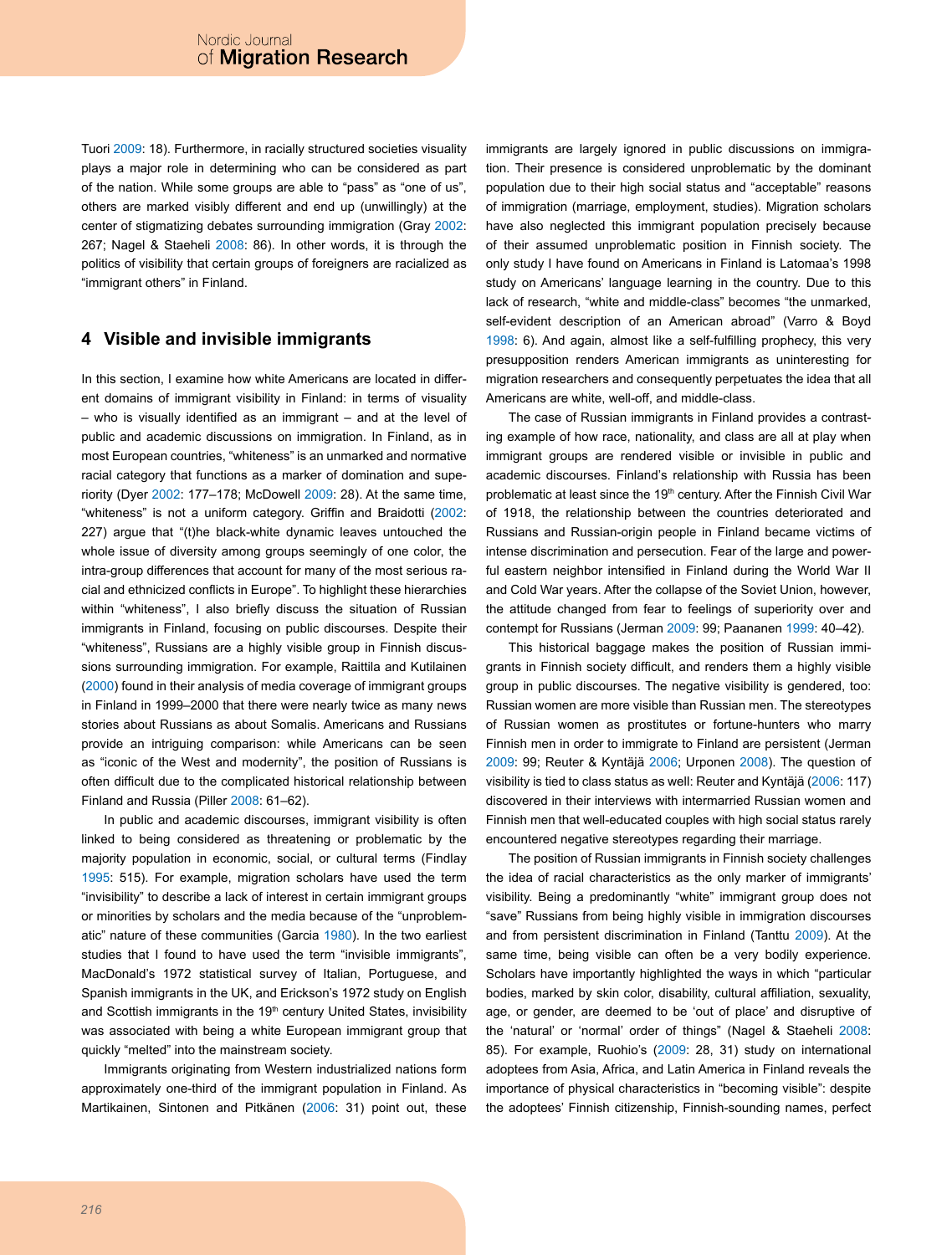Finnish skills, and social and cultural upbringing in Finland, their Finnishness was continuously contested, for example by Finns addressing the adoptees in English.

The case of Darryl Parker, an African American professional basketball player who left Finland in 1995 because of racial harassment by skinheads, further highlights how immigrant visibility is tied not only to nationality and class but also to race and ethnicity. Parker, quoted in the Finnish newspaper Helsingin Sanomat on November 8, 1995, explained that "I simply don't have the courage to be about in the city anymore, and I don't feel safe here". Thus, different groups of Americans likely experience visibility differently. At the same time, even within "blackness", there are hierarchies based on nationality. Harinen (2003) demonstrates in her study on the media discourses surrounding the Parker case that in the midst of the media upheaval. groups of Somali refugees pointed out that they had been experiencing racism in Finland for years without sparking any alarm or interest in the media.

Like the Californian woman whose quote started this article, a few other interviewees and survey respondents recognized their skin color as a factor facilitating their adaptation in Finland. An American man who responded to the online survey noted: "My immigrant experience has been very good, but I am a unique case - comparatively. I have a Ph.D. and no kids. So employment has been good and expenses have been low. I have not suffered any prejudice of importance because I am Caucasian". While the quote that started this article tied together nationality and race as factors facilitating adjustment in Finland, this one brings class into the picture: the American related his positive immigration experiences also to his education and good employment situation. Yet another American pointed out: "I have many times been reminded that I am a privileged migrant here, that my skin color and country of origin has made a huge difference in how Finns relate to me". Again, the U.S. origin and whiteness were seen as advantages when this immigrant associated with members of the dominant population.

Another interviewee, an American man who was born in South America but immigrated to the United States as a child with his family, and had lived in Finland for four years at the time of the interview, commented that if he "shave[d] and cut" his hair, people would not pay attention to him - unless he said something. In other words this American noted that he could "pass" as a Finn if he "hides" his dark hair, but this "camouflaging" only works if he does not open his mouth and reveal that he does not speak Finnish fluently. This quote draws attention to both visual and audible factors when people make distinctions between "us" and "them". Indeed, my interviews reveal a subtler way of making difference between "us" and "them" in the case of "unproblematic" immigrants like Americans in Finland. The way they "became visible"  $-$  or, more accurately, audible  $-$  was often related to language use: Americans' lack of Finnish skills or a foreign accent when speaking Finnish rendered them visible in public places (see also O'Connor 2010: 6). The following quote, written by an American who arrived in Finland in 2004, poignantly reveals

how language use can mark a person visible: "I arrived in Finland the same day George W. Bush was re-elected. The first few months in Finland I faced many prejudices by random Finnish [sic] on the streets, especially in Helsinki when I would speak English out loud. They would say I was murdering people in Iraq (...)".

In this quote, it is the use of American English (and the association of the language with U.S. actions abroad) that marks the American visible on the streets of Helsinki and evokes negative reactions from "random Finnish". Similarly, a Finnish wife of an American man noted that during the Iraq War, they were careful when speaking English in public places: "We tried to speak to each other quietly in trains and such so that we wouldn't annoy people". As these examples reveal, Americans' "audible visibility" may sometimes be received negatively in Finland. However, the high status of the English language and of being an American usually guarantees positive reactions from the dominant population. A few of the Finnish interviewees told about excited reactions when people heard that their spouse is from the United States. A Finnish wife on an American man explained that "for Finns, being an American is really good (...), people's facial expressions change completely when they hear that he is American, they become so interested!" One of the Americans noted, "most Finns still want to create a positive impression on English speakers". Many Americans also told that Finns were often excited to have the possibility to speak English with a native speaker of English: "Learning Finnish is difficult, not only because it's a difficult language, but because so many people insist on speaking English to you".

Overall, in the Finnish context, language seems to play a major role in marking immigrants as visible (Irni 2009: 181-182; Rastas 2009: 58). According to Paananen (1999: 22-23), in the process of nation-building, the special character of the Finnish nation was found in the Finnish language: "The language made the nation an intimate and closed community of similar-minded people". In this context, those with imperfect Finnish skills - let alone those who do not speak Finnish at all - are left outside the exclusive "circle of Finnishness" (Lepola 2000: 328). An American woman who responded to my online survey noted: "Now that I have learned Finnish well - about as well as it is possible - I am frustrated to find that often people withdraw from you when they pick up on the fact that you are not a native (perfect) speaker". Ironically, Americans' efforts to use the Finnish language were sometimes discouraged by Finns themselves. An American interviewed by Latomaa (1998: 62) commented: "Many people will not try to understand when they realize you are a foreigner".

In sum, Americans' visibility is highly contextual: while they may sometimes "pass" as a Finn, their difference from the dominant population becomes visible through language use. Interestingly, for many Americans being visible as an English speaker was preferable to being visible as a non-fluent Finnish speaker. English is a global language with a high social status. Moreover, speaking English implies that a person is staying in Finland only temporarily, whereas "broken Finnish" marks the speaker as an immigrant in Finland. An American woman pointed out in a survey response that "in the end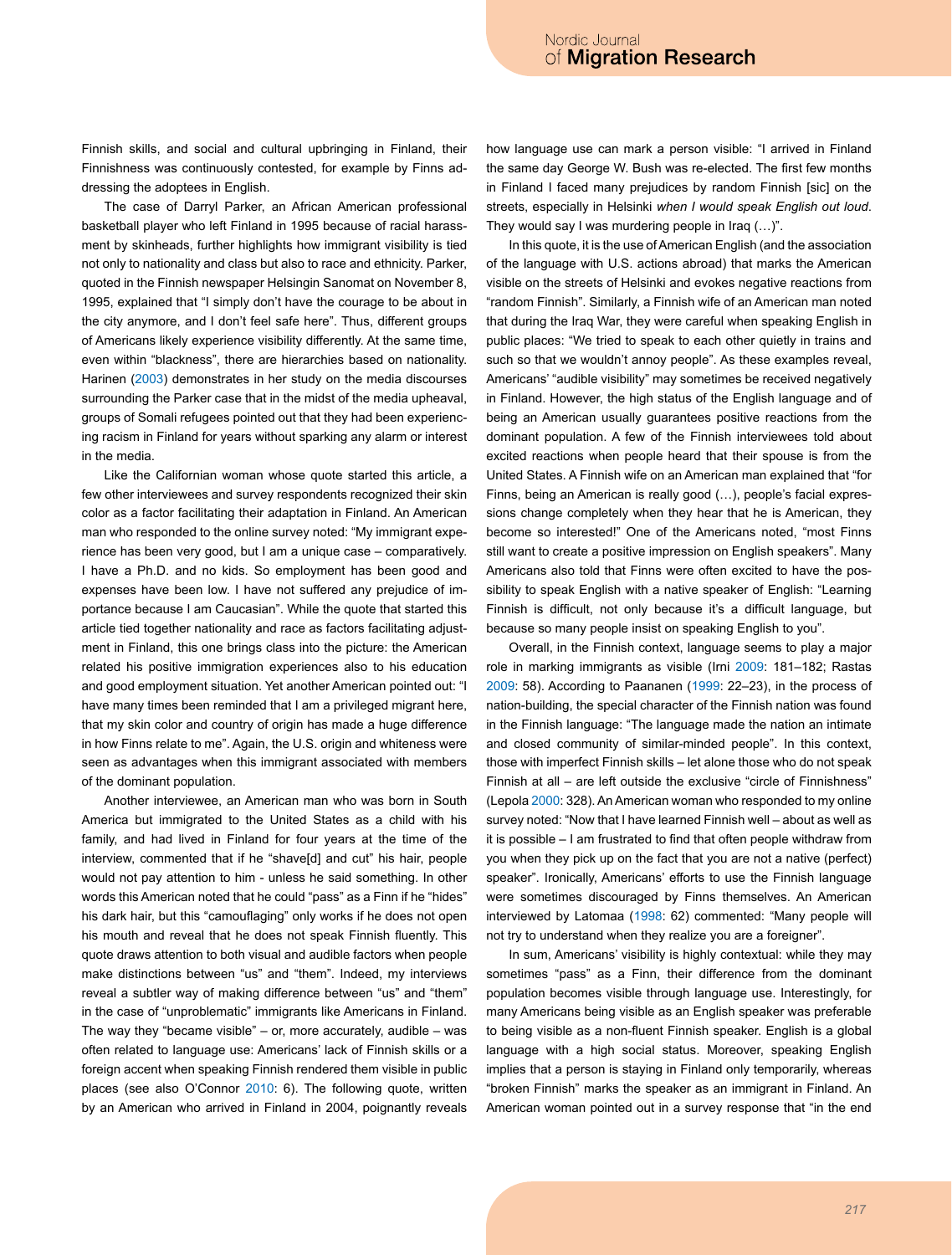I discovered that if I want decent service, it's better to use English, since the attitude is then noticeably better". This experience is not limited to native-speakers of English: the Finnish Broadcasting Company (YLE News 2009) reported that many immigrants received better service in Finland if they spoke English, in contrast to speaking Finnish with an accent. The news story quotes an Algerian man who has lived in Finland for a decade: "I think that if I speak English, they assume I'm a tourist, so the service is better. If I speak Finnish, they think 'he's just one of these foreigners who live in Finland". In other words, Americans living in Finland find themselves in an ambivalent position: speaking English usually creates a positive reaction, but categorizes the speaker as somebody who is not in Finland to stay. Speaking Finnish with an accent, on the other hand, may suggest that the speaker is not an American at all, but an immigrant – which conjures up a completely different mental imagery.

#### 5 "Just an American living abroad"

In Europe, current immigration discussions are predominantly wrapped in the vocabulary of threats, restrictions, and problems that immigrants may cause for their host societies. The discussions typically focus on the (incompatible) cultural, religious, and ethnic differences between the native and immigrant populations. Moreover, the concepts "immigrant", "refugee", and "asylum seeker" are constantly conflated in public discussions in Europe. The small group of refugees and asylum seekers is disproportionately visible in the media, and the concept of an immigrant becomes associated with ideas of oppressed victims fleeing their home country or opportunistic asylum seekers looking for social benefits in prosperous European welfare states. For example, White (2002: 106-107) found that in Ireland, the general assumption is that all immigrants were asylum-seekers (while in fact only one-fifth entered the country in search of refuge). She also found that "blackness" became associated with being a refugee or an asylum seeker. Consequently, the term "immigrant" is racialized to refer to people originating from "poorer", non-white areas of the world who are seeking to gain residence in rich Western countries. For example, Gullestad (2002: 50) notes that in Norway, the term innvandrer typically creates images of persons who have a "Third World' origin, different values from the majority, 'dark skin'". Even in the "nation of immigrants", the United States, the immigrant category is similarly stigmatized: "[Immigrants] are desperate, they are dirty, and they are brown" (Croucher 2009: 18; see also O'Reilly 2000: 140).

In Finland, too, immigration discourses focus on refugees and asylum seekers - who form only a minority (in 2010, 13 percent) of admitted immigrants in Finland.<sup>2</sup> Moreover, negative characteristics are intrinsically linked to public perceptions of persons who are considered to be immigrants, regardless of legal status, in Finnish discourses. Immigrants are seen as a uniform, undifferentiated mass, originating from non-Western parts of the world, and associated with pre-modern gender and family systems (Huttunen 2004: 135; Säävälä 2009: 39: Tuori 2007b: 158: Vuori 2009: 212. 215). When it comes to small numbers of middle-class people moving from one highly industrialized country to another (like immigrants originating from Western and Northern Europe or North America), the term immigrant seems incongruent in many people's minds. Race, nationality, and class are all at play in meanings attached to the term immigrant. Consequently, the term is seldom applied to Americans living in Finland or elsewhere in Europe, either by members of the host society or by Americans themselves (Varro & Boyd 1998). Brady (1989: 2, n. 5), for example, found in his study on Americans in Sweden that Americans did not seem to fit the category of an immigrant in Sweden:

In conversations conducted with personnel at Invandrarbyråer and Statens Invandrarverk, and in less formal conversations with Swedish people, it was apparent (...) that Americans are not regarded as immigrants in the true sense of the word. In other words Americans did not enter into the mental imagery of immigrants (...) and instead of being associated with the term immigrant, which usually carries with it some derogatory connotations, Americans appear to be set apart and accorded a higher status.

Also the Finnish spouses of the American interviewees did not usually see their American spouses as immigrants. Many were surprised when I asked about it  $-$  they had not thought of their American partner as an immigrant in Finland. When musing on the question, many acknowledged that their spouse was, technically, an immigrant in Finland. However, the American spouse did not seem to comfortably fit this category that many associated with "people coming from poorer countries or just as refugees", like a Finnish husband of an American woman noted. This man worked in an international company with many professional employees from abroad. After pondering the question, he commented that "I suppose my colleagues are also immigrants, but I never think about it".

Americans' use of English in Finland adds to the conception that they are not in the country to stay (as immigrants would be). They are expected to be staying in the country temporarily, perhaps as expatriates - a term that conjures up completely different images than the term immigrant. It evokes visions of international globetrotters who are privileged, middle or upper class, separate from immigrant classes. Expatriates also enjoy a greater freedom of movement than immigrants, who are often unwelcomed and subject to immigration laws restricting their mobility across borders (Croucher 2009:  $19 - 20$ ).<sup>3</sup>

Not only does the larger society fail to see professional and highly skilled movers as immigrants, but also these migrants themselves. Their technical, legal status may be that of an immigrant but they do not identify themselves as such (Baldassar, Baldock & Wilding 2007: 38; Favell 2008; Guild 2004; Weiss 2005: 707). Indeed, the Americans I interviewed often wanted to distance themselves from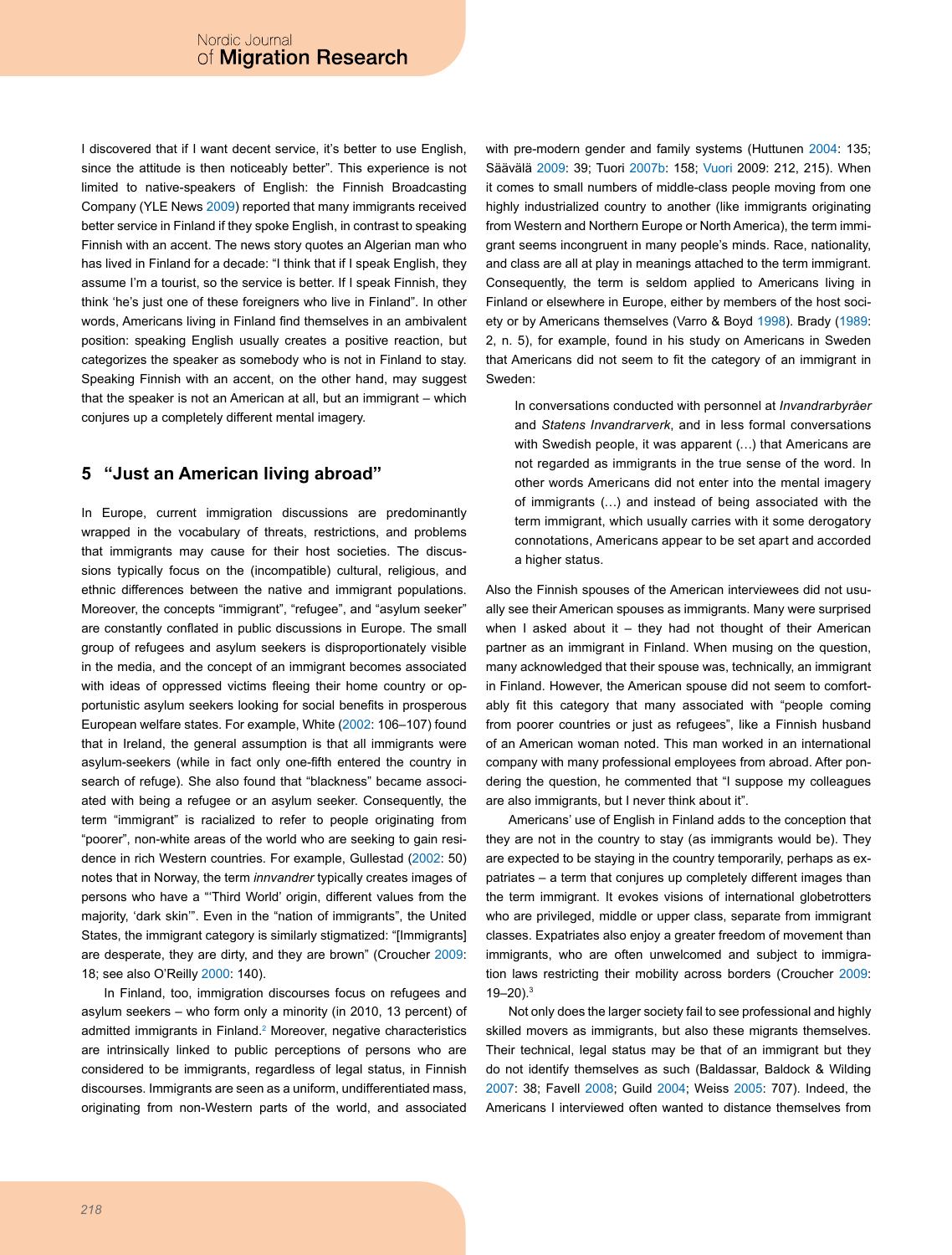the category of an immigrant. Here is an example of a response to the question whether the interviewees saw themselves as immigrants in Finland: "No, no. (...) I am thinking about Russians, the Romany, Somalis, those people are immigrants, [they have] issues of education and integration into the community. I have never felt those issues of being an immigrant". This quote is from an interview that I conducted with an American man who moved to Finland first in 1982 and then, after living for years in different parts of Europe, again in 1996. He associated being an immigrant with having problems of integration into Finnish society, which he personally had not experienced - and therefore he was not an immigrant. In addition, many Americans emphasized how they were not immigrants because they chose to come to Finland, and they could go back to the United States whenever they wanted. In other words, they too conflated the categories of immigrant, refugee, and asylum seeker.

One easily finds examples of Americans living in other countries who identify themselves in a similar way. For example, Michael Adler of the Association of American Wives of Europeans, who lives in Paris, proclaims: "We or our children are neither immigrants nor refugees. We are Americans (...)" (Michaux 1996: 138). Croucher (2009) found in her ethnographic study on Americans living in Mexico that they too were not accustomed to thinking of themselves as immigrants. A comment by one of her interviewees mirrors strikingly the "typical" response that I received when enquiring about Americans' identity in Finland: "I am just an American living in Mexico" (p. 18). These examples illustrate the social stigma that the label immigrant carries with it, as well as the privilege that certain groups of migrants have to refuse this label.

# 6 "The language is a big issue"

Despite the fact that neither Americans themselves nor the surrounding society regarded this group as immigrants, in practice their status as a foreigner in Finland still affected their integration and career prospects. This highlights how the notion of the immigrant is not a stable one: a person who is not considered an immigrant in one context can be seen as such in the next. Americans' experiences in the Finnish labor market provide a poignant example of this point. Despite the high educational attainment of the Americans who participated in this research, many had had difficulties with finding employment that fit their educational qualifications. Many suspected that their lack of Finnish language skills prohibited them from finding a good job: "It is very difficult to find employment here if you do not speak the native language, despite how much education you have". It seems that quite a few Americans ended up teaching English as they could not find work in their own field. For example, an American woman who moved to Finland in 2004 wrote: "It's pretty much impossible for me to get a job here apart from teaching English, since my Finnish skills are sub-par (...). I would love to stay in Finland forever. But I'm just so sick of teaching English and failing at all other things that I've tried".

A majority of the Americans who participated in this study were not fluent in Finnish, even after years in the country. Many lived in a completely English-speaking environment. For example, an American woman who moved to Finland in 1990 wrote: "I have attempted to learn the language, hoping that it will make me feel more at home, but my language skills are still rudimentary after all these years, probably because it is too easy in Helsinki to speak and get by in English. And my husband's family all use English with me". After 18 years in Finland, the woman still lived in an English-speaking world, unintegrated into Finland in ways that would not be acceptable for immigrants from poorer countries. Finnish is a small language worldwide and when "a speaker of a globally very powerful language (English)" enters Finland, he or she might assume that learning Finnish is not expected or even necessary (Latomaa 1998: 56).

The lack of Finnish language skills affected Americans' integration into Finnish society on a broader level too. Many felt that this problem played a crucial role in their experiences of feeling like an outsider in Finnish society. For example, an American who moved to Finland in 1992 wrote: "The language is a big issue, it's very difficult, and although Finns think it doesn't matter because so many people speak English, it does matter, because the culture is Finnish, in Finnish. It's very hard to feel like part of the culture here". Another American articulated his feelings of not belonging in Finland in the following way: "There is a vicious cycle about not feeling at home here because I don't speak the language, and not really feeling motivated [to learn the language] because I don't feel at home". In those few cases in which the American did see himself or herself as an immigrant in Finland, the interviewees associated being an immigrant with not being able to speak Finnish fluently. For example, an American man noted: "An immigrant? Oh sure, yeah. In Finland it's very difficult (...) if [one] doesn't speak Finnish correctly (...) people will pick on it". Again, "broken Finnish" appears to be the factor that immediately marks the person an immigrant.

While the lack of Finnish skills was often identified as the main reason for difficulties with finding a job, some Americans argued that the underlying problem was the discriminatory attitudes of Finnish employers:

Finding employment as a foreigner has been nearly impossible outside of the Helsinki area. Foreigners are still treated with distrust and suspicion - of course, by law a potential employer cannot tell you that, but he can tell you the position is no longer available, and like other foreigners, I hear it all the time, despite my degree and work qualifications. I also hear about my lack of language skills, which is another well known excuse that foreigners hear when Finnish employers are xenophobic.

Thus, despite the very high educational level of the Americans who participated in my study, experiences of discrimination in the Finnish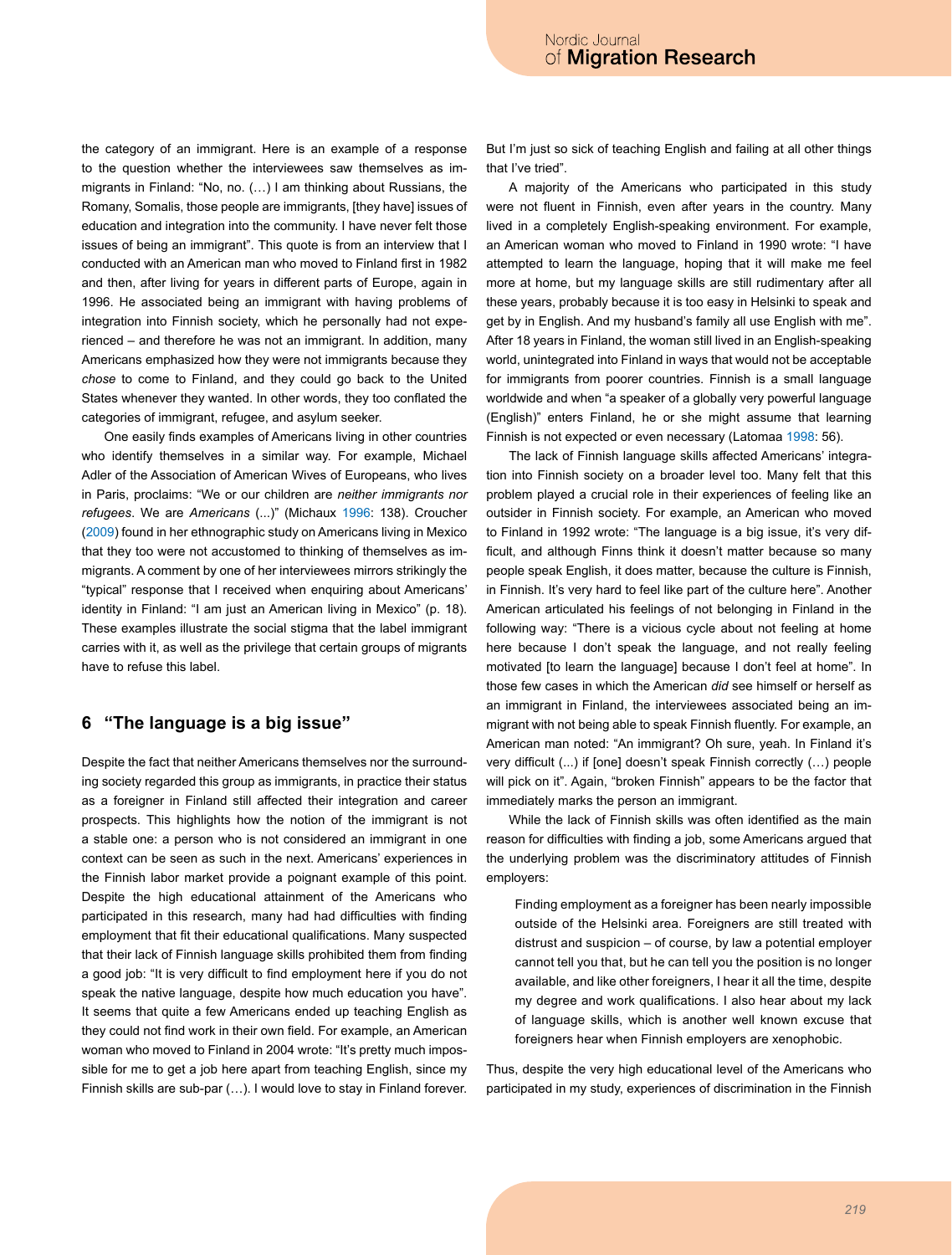job market were not uncommon. Huttunen (2004: 140-143) argues that foreigners looking for a job in Finland are often clumped together into a homogenous and abstract category of "foreigners" that contains ideas about inadequate language skills and unfitting education. In other words, the foreigner is not seen as a concrete individual with personal characteristics, skills, and educational qualifications. A foreigner is, by default, an unwanted employee.

These experiences of my American interviewees and survey respondents call attention to the fact that even those who seem to belong to the global mobile elite experience problems that are more often associated with immigrants of lower social status. While Americans' presence in Finland may be seen as part of (welcomed) internationalization of Finland, their actual experiences of living in Finland are still influenced by the negative immigration discourses. Lehtonen, Löytty, and Ruuska (2004: 258-259) argue that there seems to be two forms of "othering" taking place when Finns negotiate the presence of immigrants in their country. There are exclusive others that are at the margins of society: they are the opposite of self, victims or threats. However, others can also be inclusive: they can be seen as part of us, maybe even part of our (desired) identity, different, yet not opposite. It seems that Americans - and other Western immigrants - can be seen as inclusive others in Finland. Meeting an American in Finland might be exciting to many Finns, but the American still remains "the other". "Othering" is fundamentally based on an unequal relationship and denies the possibility of complete belonging. As an American noted, "many Finns seem to have a dualistic attitude towards Americans - on the other hand they seem to idolize all things foreign, but on the other hand being different in even a minor way creates distance".

# 7 Conclusion

Americans have the privilege of not being associated with the racialized and class-based connotations that the category "immigrant" carries with it in Finland. They are considered as unproblematic, perhaps even desired, foreigners in Finland who may bring international "flavor" to Finnishness that often appears as boring, banal, and bland (Lehtonen, Löytty & Ruuska 2004: 31). In other words, Americans, with their use of American English, can be argued to be part of the discourse of internationalization in Finland, not that of immigration. Despite sometimes harsh criticism of the United States in Europe, the country still fascinates people due to its status as a global political. cultural, and economic superpower. Thus, one could assume that Americans' integration into Finnish society would be smooth and unproblematic - and of course in many cases it has been. At the same time, the difficulties of finding work that fits Americans' educational qualifications and their discouraging experiences of speaking Finnish with an accent reveal the fluidity of the division between foreigners who are seen as immigrants and those who are not.

Johanna Katariina Leinonen holds a Ph.D. in history from the University of Minnesota, USA. For the period 2012-2014, she is a postdoctoral researcher at the Turku Institute for Advanced Studies of the University of Turku, Finland. Her current research focuses on public discussions surrounding international marriages, migration, and national identity in Finland from the 1980s to the present. Her recent publications include the following articles: Kivisto, P & Leinonen, J 2011, 'Representing Race: ongoing Uncertainties about Finnish-American Racial Identity', Journal of American Ethnic History, vol. 31, no. 1, pp. 11-33; Donato, KM, Alexander, JT, Gabaccia, D & Leinonen, J 2011, 'Variations in the gender composition of immigrant populations: how and why they matter', International Migration Review, vol. 45, no. 3, pp. 495-525.

### **Notes**

- $\mathbf{1}$ The fact that so many of the interviewees were not fluent in Finnish may be related to their residence in the capital area of Finland where English is commonly spoken, as opposed to smaller cities or rural areas of the country.
- $2.$ In 2010, the Finnish Immigration Service made 16,322 positive residence permit decisions based on employment, family ties, Finnish origin, or studying in Finland. In the same year, 1,784 asylum seekers were granted an asylum and 634 quota refugees were admitted to Finland (Finnish Immigration Service 2011; Sisäasiainministeriö 2011: 8).
- This meaning of the term "expatriate" is a relatively new inven-3. tion, as Nancy Green demonstrates in her 2009 article.

### **Acknowledgements**

Many people have contributed to the successful completion of this article, in particular at the University of Minnesota, USA, and the University of Turku, Finland. I would especially like to thank Professor Donna R. Gabaccia (University of Minnesota), Assistant Professor Elizabeth Zanoni (Old Dominion University, Virginia). Dr. Benita Heiskanen (University of Turku), participants of the "Glocal" seminar at the University of Turku, and the anonymous reviewers for their valuable comments and suggestions to improve the article.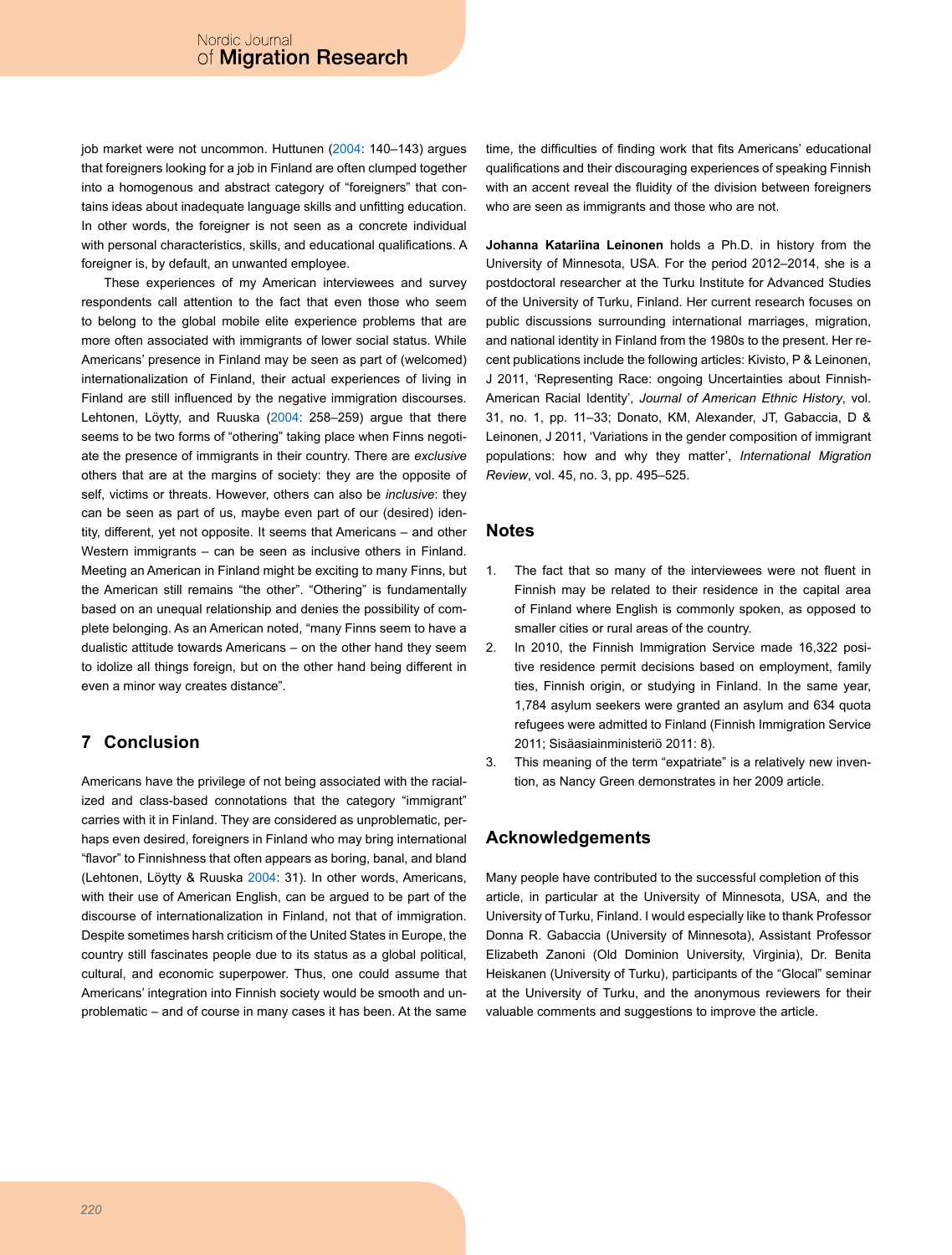#### **References**

- Anderson, B 1983, Imagined communities: reflections on the origin and spread of nationalism, Verso, London.
- Baldassar, L, Baldock, CV & Wilding, R 2007, Families caring across borders: migration, ageing and transnational caregiving, Palgrave Macmillan, Basingstoke, England.
- Brady, P 1989, Americans in Sweden: an assimilation study, P. Brady, Uppsala
- Clarke, K 1999, Breaking the bounds of bifurcation: the challenge of multiculturalism in the Finnish vocational social care education, University of Tampere, Tampere.
- Croucher, S 2009, The other side of the fence: American migrants in Mexico. University of Texas Press. Austin.
- Dyer, R 2002, Älä katso! Seksuaalisuus ja rotu viihteen kuvastossa, Vastapaino, Tampere.
- Erickson, C 1972, Invisible immigrants: the adaptation of English and Scottish immigrants in nineteenth-century America, University of Miami Press, Coral Gables, FL.
- Favell, A 2008, Eurostars and eurocities: free movement and mobility in an integrating Europe, Blackwell, Malden, MA.
- Findlay, AM 1995, 'Skilled transients: the invisible phenomenon?', in The Cambridge survey of world migration, ed. R Cohen, Cambridge University Press, New York, pp. 515-522.
- Finnish Immigration Service 2011, Quota refugee selections. Available from: <http://www.migri.fi/netcomm/content.asp?article=3347>. [Last accessed 2.3.2012].
- Forsander, A 2002, Luottamuksen ehdot: maahanmuuttajat 1990-luvun suomalaisilla työmarkkinoilla, Väestöntutkimuslaitos, Väestöliitto, Helsinki.
- Garcia, J 1980, 'Hispanic perspective: textbooks and other curricular materials', The History Teacher, vol. 14, no. 1, pp. 105-120.
- Gray, B 2002, "Whitely scripts' and Irish women's racialized belonging(s) in England', European Journal of Cultural Studies, vol. 5, no. 3, pp. 257-274.
- Green, NL 2009, 'Expatriation, expatriates, and expats: the American transformation of a concept', American Historical Review, vol. 114, no. 2, pp. 307-328.
- Griffin, G & Braidotti, R 2002, 'Whiteness and European situatedness', in Thinking differently: a reader in European women's studies, eds G Griffin & R Braidotti, Zed Books, London, New York, pp. 221-236.
- Guild. E 2004. 'Cultural and identity security: immigrants and the legal expression of national identity'. Paper presented at the Global Jean Monnet Conference, Brussels, Belgium. Available from: <http://ec.europa.eu/education/programmes/llp/jm/more/ confglobal06/contribution\_guild.pdf>. [Last accessed 2.3.2012].
- Gullestad, M 2002, 'Invisible fences: egalitarianism, nationalism and racism', Journal of the Royal Anthropological Institute, vol. 8, no. 2, pp. 45-63.
- Harinen, A 2003, 'Joensuun taudin' medialogiikka: kuinka ilon kaupungista tuli valtakunnan lehdistössä rasismin ja pelon tyyssija? Master's thesis, University of Jyväskylä.
- Helsingin Sanomat 1995, 'Voimakas rotusorto ajoi koripalloilija Parkerin kotiin', November 8.
- Hobsbawm, E 1994, Nationalismi, Vastapaino, Tampere.

- Huttunen, L 2002, Kotona, maanpaossa, matkalla: kodin merkitykset maahanmuuttajien omaelämäkerroissa, SKS, Helsinki.
- Huttunen, L 2004, 'Kasvoton ulkomaalainen ja kokonainen ihminen: marginalisoiva kategorisointi ja maahanmuuttajien vastastrategiat', in Puhua vastaan ja vaieta: neuvottelu kulttuurisista marginaaleista, eds A Jokinen, L Huttunen & A Kulmala, Gaudeamus, Helsinki, pp. 134-154.
- Häkkinen, A & Tervonen, M 2004, 'Ethnicity, marginalization and poverty in 20th century Finland', in New challenges for the welfare society, eds V Puuronen, A Häkkinen, A Pylkkänen, T Sandlund & R Toivanen, University of Joensuu, Joensuu, pp. 22-39.
- Irni, S 2009, "Experience is a national asset": a postcolonial reading of ageing in the labour market', in Complying with colonialism: gender, race and ethnicity in the Nordic region, eds S Keskinen, S Tuori, S Irni & D Mulinari, Ashgate Publishing, Farnham; Burlington VT, pp. 171-187.
- Isaksson, P 1996, 'Kun koko kyläkunta piiloutui: saamelaiset Yrjö Kajavan antropologisessa ohjelmassa', in Rasismi tieteessä ja politiikassa - aate- ja oppihistoriallisia esseitä, ed. J Jokisalo, Edita, Helsinki, pp. 58-89.
- Jerman, H 2009, 'Venäläiset tulivat: tutkija kohtaa median kuvan maahanmuuttajista', in En ole rasisti, mutta... Maahanmuutosta, monikulttuurisuudesta ja kritiikistä, eds S Keskinen, A Rastas & S Tuori, Vastapaino & Nuorisotutkimusverkosto, Tampere, pp.  $97 - 105$
- Keskinen, S, Rastas, A & Tuori, S 2009, 'Johdanto: suomalainen maahanmuuttokeskustelu tienhaarassa', in En ole rasisti, mutta... Maahanmuutosta, monikulttuurisuudesta ja kritiikistä, eds S Keskinen, A Rastas & S Tuori, Vastapaino & Nuorisotutkimusverkosto, Tampere, pp. 7-21.
- Latomaa, S 1998, 'English in contact with 'the most difficult language in the world': the linguistic situation of Americans living in Finland', International Journal of the Sociology of Language, vol. 133, no.1, pp. 51-71.
- Lehtonen, M, Löytty, O & Ruuska, P 2004, Suomi toisin sanoen, Vastapaino, Tampere
- Leinonen, J 2011, Elite migration, transnational families, and the nation state: international marriages between Finns and Americans across the Atlantic in the twentieth century, Ph.D. dissertation, University of Minnesota.
- Leinonen, J 2012, "Money is not everything and that's the bottom line': family ties in transatlantic elite migrations', Social Science History, vol. 36, no. 2, pp. 243-268.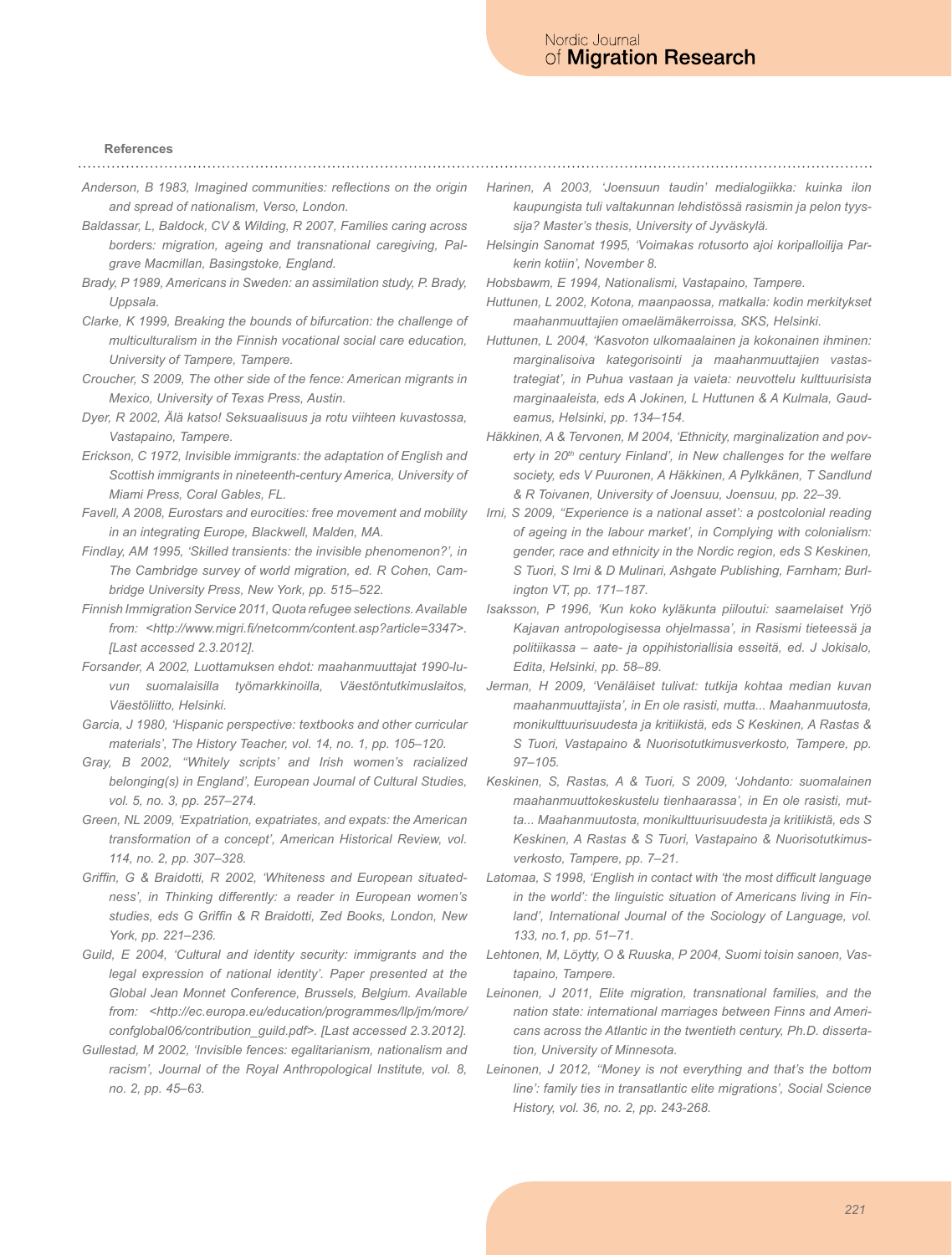- Lepola, O 2000, Ulkomaalaisesta suomenmaalaiseksi: monikulttuurisuus. kansalaisuus ja suomalaisuus 1990-luvun maahanmuuttopoliittisessa keskustelussa, SKS, Helsinki
- Lucassen, L 2005, The immigrant threat: the integration of old and new migrants in Western Europe since 1850, University of IIlinois Press, Urbana and Chicago.
- MacDonald, JS 1972, The invisible immigrants: a statistical survey of immigration into the United Kingdom of workers and dependants from Italy, Portugal and Spain, Runnymede Industrial Unit, London.
- Martikainen, T, Sintonen, T & Pitkänen, P 2006, 'Ylirajainen liikkuvuus ja etniset vähemmistöt', in Ylirajainen kulttuuri: etnisyys Suomessa 2000-luvulla, ed. T Martikainen, SKS, Helsinki, pp.  $9 - 41$
- McDowell, L 2009, 'Old and new European economic migrants: whiteness and managed migration policies', Journal of Ethnic and Migration Studies, vol. 35, no. 1, pp. 19-36.
- Michaux, P 1996, The unknown ambassadors: a saga of citizenship, Aletheia, Bayside, NY.
- Miles, R 1987, 'Recent Marxist theories of nationalism and the issue of racism', The British Journal of Sociology, vol. 38, no. 1, pp.  $24 - 43$
- Moch, LP 2003, Moving Europeans: migration in Western Europe since 1650, Indiana University Press, Bloomington, IN.
- Mulinari, D, Keskinen, S, Tuori, S & Irni, S 2009, 'Introduction: postcolonialism and the Nordic models of welfare and gender', in Complying with colonialism: gender, race and ethnicity in the Nordic region, eds S Keskinen, S Tuori, S Irni & D Mulinari, Ashgate Publishing, Farnham, England; Burlington, VT, pp. 1-16.
- Nagel, C & Staeheli, LA 2008, 'Integration and the politics of visibility and invisibility in Britain: the case of British Arab activists', in New geographies of race and racism, eds C Dwyer & C Bressey, Ashgate, Aldershot, England; Burlington, VT, pp. 83-94.
- Nairn, T 1977, The break-up of Britain: crisis and neo-nationalism, NLB. London.
- O'Connor, PM 2010, 'Bodies in and out of place: embodied transnationalism among invisible immigrants - the contemporary Irish in Australia', Population, Space and Place, vol. 16, no.1, pp.  $75 - 83$
- O'Reilly, K 2000, The British on the Costa del Sol: transnational identities and local communities, Routledge, London.
- Paananen, S 1999, Suomalaisuuden armoilla: ulkomaalaisten työnhakijoiden luokittelu. Tilastokeskus, Helsinki
- Piller, I 2008, "I always wanted to marry a cowboy': bilingual couples, language, and desire', in Intercultural couples: exploring diversity in intimate relationships, eds TA Karis & KD Killian, Routledge, New York, pp. 53-70.
- Puuronen, V 2006, 'Näkökulmia etnisten suhteiden tutkimukseen Suomessa', in Ylirajainen kulttuuri: etnisyys Suomessa 2000-luvulla, ed. T Martikainen, SKS, Helsinki, pp. 42-54.
- Raittila, P 2004, Venäläiset ja virolaiset suomalaisten toisina: tapaustutkimuksia ja analyysimenetelmien kehittelyä. Tampere University Press, Tampere.
- Raittila, P & Kutilainen, T 2000, Rasismi ja etnisyys Suomen sanomalehdissä syksyllä 1999, Tampereen yliopisto, Tampere.
- Rastas, A 2007, 'Neutraalisti rasistinen? Erään sanan politiikkaa', in Kolonialismin jäljet: keskustat, periferiat ja Suomi, eds J Kuortti, M Lehtonen & O Löytty, Gaudeamus, Helsinki, pp. 119-141.
- Rastas, A 2009. 'Rasismin kijstäminen suomalaisessa maahanmuuttokeskustelussa', in En ole rasisti, mutta... Maahanmuutosta, monikulttuurisuudesta ja kritiikistä, eds S Keskinen, A Rastas & S Tuori, Vastapaino & Nuorisotutkimusverkosto, Tampere, pp.  $47 - 64$ .
- Reuter, A & Kyntäjä, E 2006, 'Kansainvälinen avioliitto ja stigma', in Ylirajainen kulttuuri: etnisyys Suomessa 2000-luvulla, ed. T Martikainen, SKS, Helsinki, pp. 104-125.
- Ruohio, H 2009, Kansainvälisesti adoptoituna Suomessa: ulkomailta adoptoitujen nuorten kokemuksia suomalaisuudesta ja erilaisuudesta, Väestöliitto, Helsinki.
- Sisäasiainministeriö 2011, Maahanmuuton vuosikatsaus 2010. Available from: <http://www.intermin.fi/intermin/images.nsf/ files/c5c9c16054f36515c22578e70026d4e3/\$file/sm maahanmuuton%20vuosikatsaus\_netti\_5.8.2011.pdf>. [Last accessed  $2.3.2012$ ].
- Statistics Finland 2011a, Kansalaisuus iän ja sukupuolen mukaan maakunnittain 1990-2010. Available from: <http://www. stat.fi/tup/tilastotietokannat/index\_en.html>. [Last accessed 27.2.2012].
- Statistics Finland 2011b, Väestö kielen mukaan sekä ulkomaan kansalaisten määrä ja maa-pinta-ala alueittain 1980-2010. Available from: <http://pxweb2.stat.fi/database/StatFin/vrm/vaerak/ vaerak fi.asp>. [Last accessed 27.2.2012].
- Säävälä, M 2009, Naisia kotoutumassa Eurooppaan: vertailevan FEMAGE-hankkeen loppuraportti, Väestöliitto, Helsinki
- Tanttu, J 2009, Venäjänkielisenä Suomessa 2008: selvitys vähemmistövaltuutetulle, Edita, Helsinki.
- Tuori, S 2007a, 'Cooking nation: gender equality and multiculturalism as nation-building discourses', European Journal of Women's Studies, vol. 14, no. 1, pp. 21-35.
- Tuori, S 2007b, 'Erontekoja: rodullistetun sukupuolen rakentuminen monikulttuurisessa naispolitiikassa', in Kolonialismin jäljet: keskustat, periferiat ja Suomi, eds J Kuortti, M Lehtonen & O Löytty, Gaudeamus, Helsinki, pp. 156-174.
- Urponen, M 2008, 'Monikulttuurinen parisuhde ja suomalaisen ju-Ikisuuden sukupuolittuneet luokkakuvat', in Yhteiskuntaluokka ja sukupuoli, ed. T Tolonen, Vastapaino, Tampere, pp. 122-145.
- Urponen, M 2010, Ylirajaisia suhteita: Helsingin olympialaiset, Armi Kuusela ja ylikansallinen historia, Yliopistopaino, Helsinki.
- Varro, G & Boyd, S 1998, 'Introduction: probing the background', International Journal of the Sociology of Language, vol. 133, no. 1, pp. 1-30.